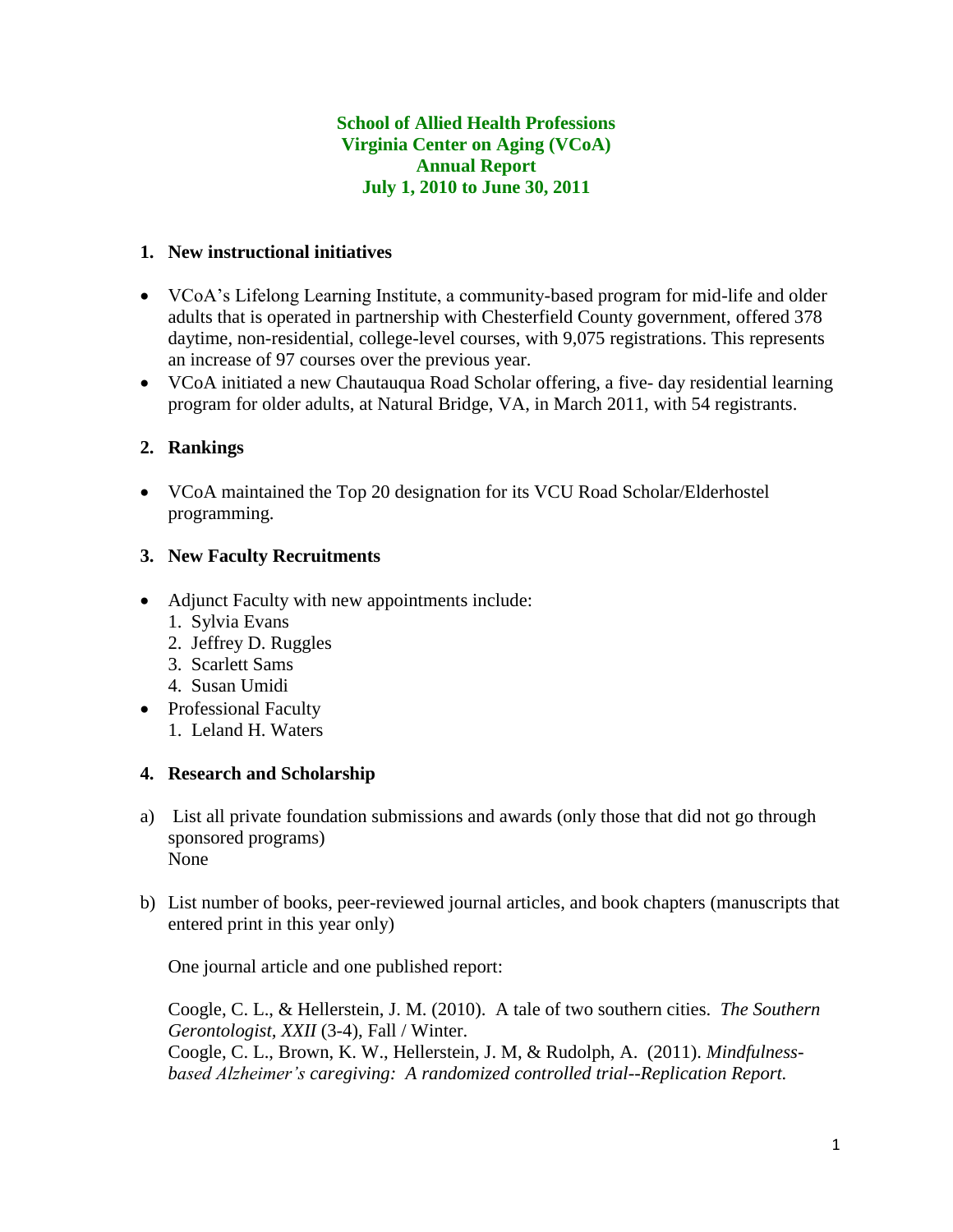- c) List number of faculty who have contributed to these publications Two
- d) List number of papers or posters presented at state, regional, national, or international meetings

Five professional presentations, as follows:

Ansello, E.F. Marginal gerontology and the curriculum palette, The Clark Tibbitts Lecture.  $37<sup>th</sup>$  Annual Meeting of the Association for Gerontology in Higher Education, Cincinnati, OH, March 2011

Ansello, E.F. Aging and disability resource networks: Opportunities and challenges. 32<sup>nd</sup> Annual Meeting of the Southern Gerontological Society; Raleigh, NC; April 2011.

Coogle, C. L., & Hellerstein, J. M. Coordinated services for older adults at risk due to substance misuse or abuse: Using conference evaluation data to identify needs and plan for maximum impact. 63rd Annual Scientific Meeting of the Gerontological Society of America; New Orleans, LA; November, 2010.

Hellerstein, J. M. Web-based strategies for program assessment and support in the new aging enterprise. 32<sup>nd</sup> Annual Meeting of the Southern Gerontological Society; Raleigh, NC, April 2011.

Waters, L., Coogle, C. L., Hellerstein, J. M., Hong, S., & Ansello, E. F. Overrepresentation in medically underserved practice sites among educationally or economically disadvantaged health professionals participating in Virginia's Geriatric Training and Education Initiative. 63rd Annual Scientific Meeting of the Gerontological Society of America; New Orleans, LA, November, 2010.

- e) List number of faculty who have contributed to these publications Five faculty or staff members contributed to these presentations.
- f) List any faculty awards received

Edward F. Ansello received the Tibbitts Award from the Association for Gerontology in Higher Education, the highest recognition in this field, and delivered the Tibbitts Lecture at the Association's annual meeting in March 2011.

# **5. Facilities** List any major facility upgrades None

# **6. Community and Public Service**

a) List community engagement activities completed by faculty, staff, students

VCoA staff (noted in parentheses) contributed technical assistance, knowledge transfer,